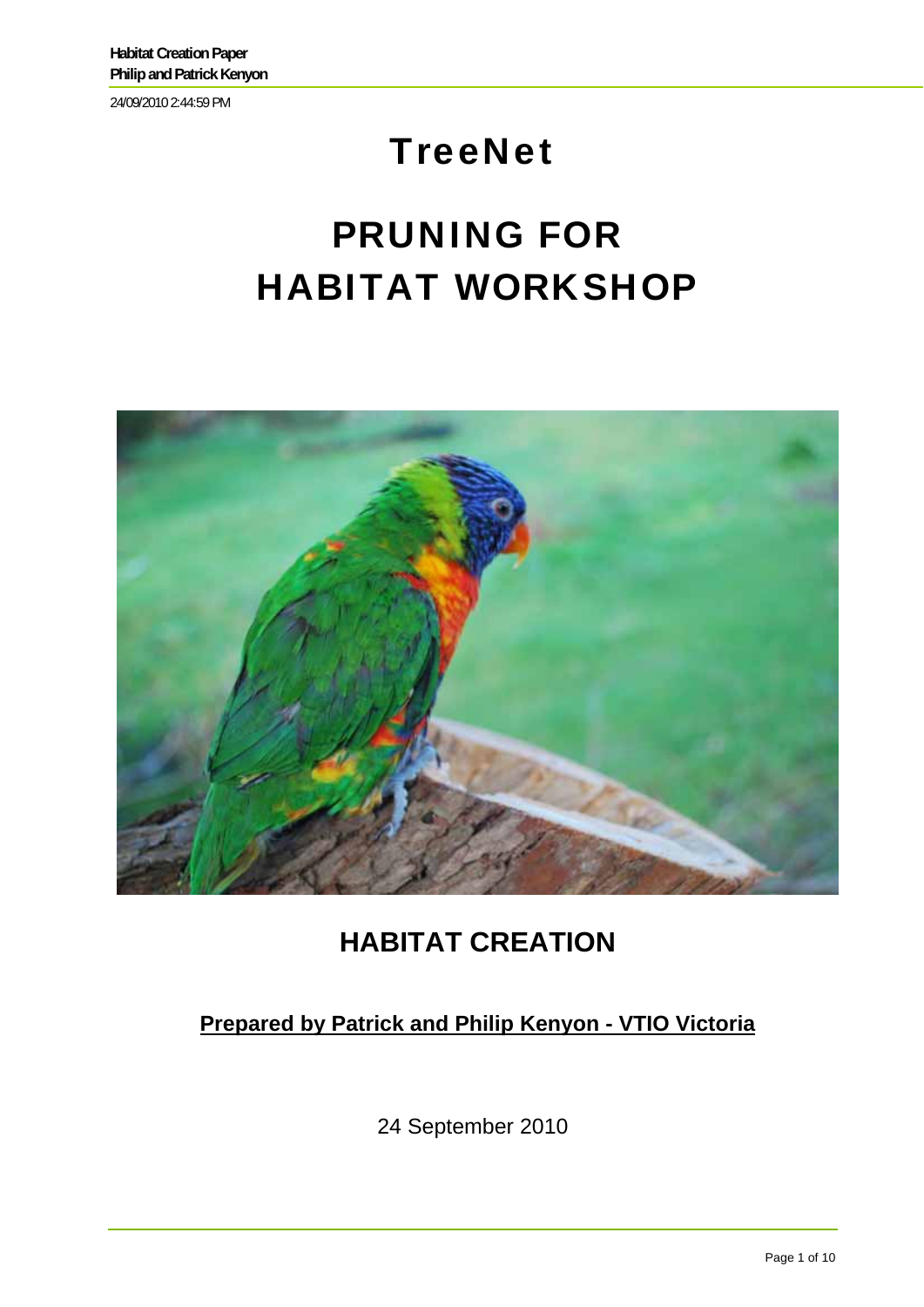## **1. Habitat Trees**

Approximately 300+ species of wildlife use tree hollows throughout Australia. Tree hollows are of great importance as they are used as nesting sites, shelters and safe refuges. Hollows can present as a small crack or split to very a large cavity in the tree. (Gibbons & Lindenmayer, 2002).

The Arboricultural Industry has gradually become aware of the importance of a habitat trees as part of an active ecosystem. The creation of artificial habitat hollows in dead, dying or living trees is developing rapidly within our Industry.

This workshop is aimed at habitat awareness and to further develop methods and ideas to create artificial habitat in trees whilst maintaining the trees basic integrity.

When managing large dead trees in the landscape, a current management practice is to reduce the tree to a point where it is unlikely to present a risk to people and infrastructure. These trees are usually dead, dying or declining and are left as habitat stumps. The habitat stump has a high proportion of sound wood (very little decay) which has very little value to wildlife, as there are very few usable hollows.

Natural hollows are formed by the process of failure and decay within a tree. It can take up to 120 -150 years in many tree species for natural hollows to develop (Mackauski 1984, Stoneman et al.1097, Warnington and Lamb1999 in Gibbons & Lindenmayer, 2002). By developing a range of strategies it is possible to shorten this long term decay process and provide natural looking habitat by creating artificial wildlife hollows.

We have so much to learn about the habitat requirements for many species of birds, reptiles, amphibians, mammals, and insects that utilise habitat in trees. It is hoped that this workshop will stimulate some research to further develop the level of knowledge and methods being used. There is a strong school of thought that trees that can develop habitat hollows are able to sustain better survival in some environments.

Without doubt habitat is a vital factor in the health of the overall urban forest.

**List of points that may need to be considered** (Some need further research)

- Entrance size. Vital (see attached chart.)
- Aspect. Openings faced away from worst weather.
- Temperature. Warm and ventilated.
- Drainage. Waste drains out of nest.
- Landing platforms. Required by some hollow users.
- Escape ladder for young.

.

- How many habitat sites in each tree.
- How close can each site be situated.
- Discouraging feral and predator animals.
- Light exclusion for owls and some bats.
- Height of lip in the hollow.(Kookaburra chickens point their rear over the edge during toilet training)
- Complimentary planting to provide, food, cover and aesthetic screening.
- Retain any natural habitat if possible.
- Can habitat be created in live branches without compromising safety.
- Can a branch collar be developed by constricting sap flow at the collar site?
- Methods of removing branches and leaving 'natural' habitat ends.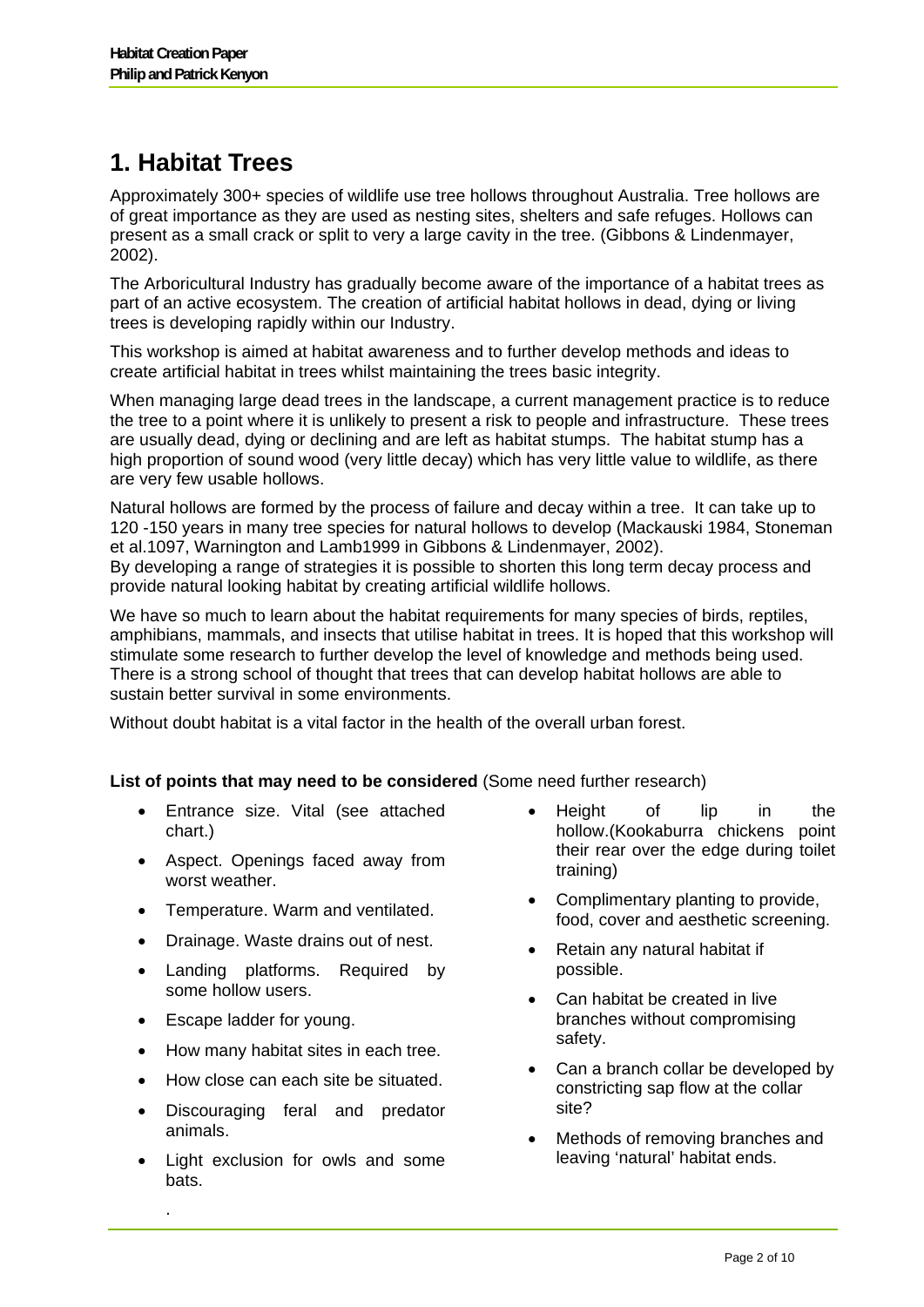### **2. Methods of creating habitat hollows and cavities in standing trees and branches.**

#### **2.1 Method 1: Trunk Hollows**

This is a procedure to make artificial hollows in habitat stumps on vertical sections.

Identify a tree that can be retained as a habitat stump rather than complete removal. Remove the canopy back to a level that is acceptable to reduce the target area or risk of limb failure. Retain any existing hollows if possible. (See Figure 1 and Figure 2).



Figure 1: Prune tree Figure 2: Habitat tree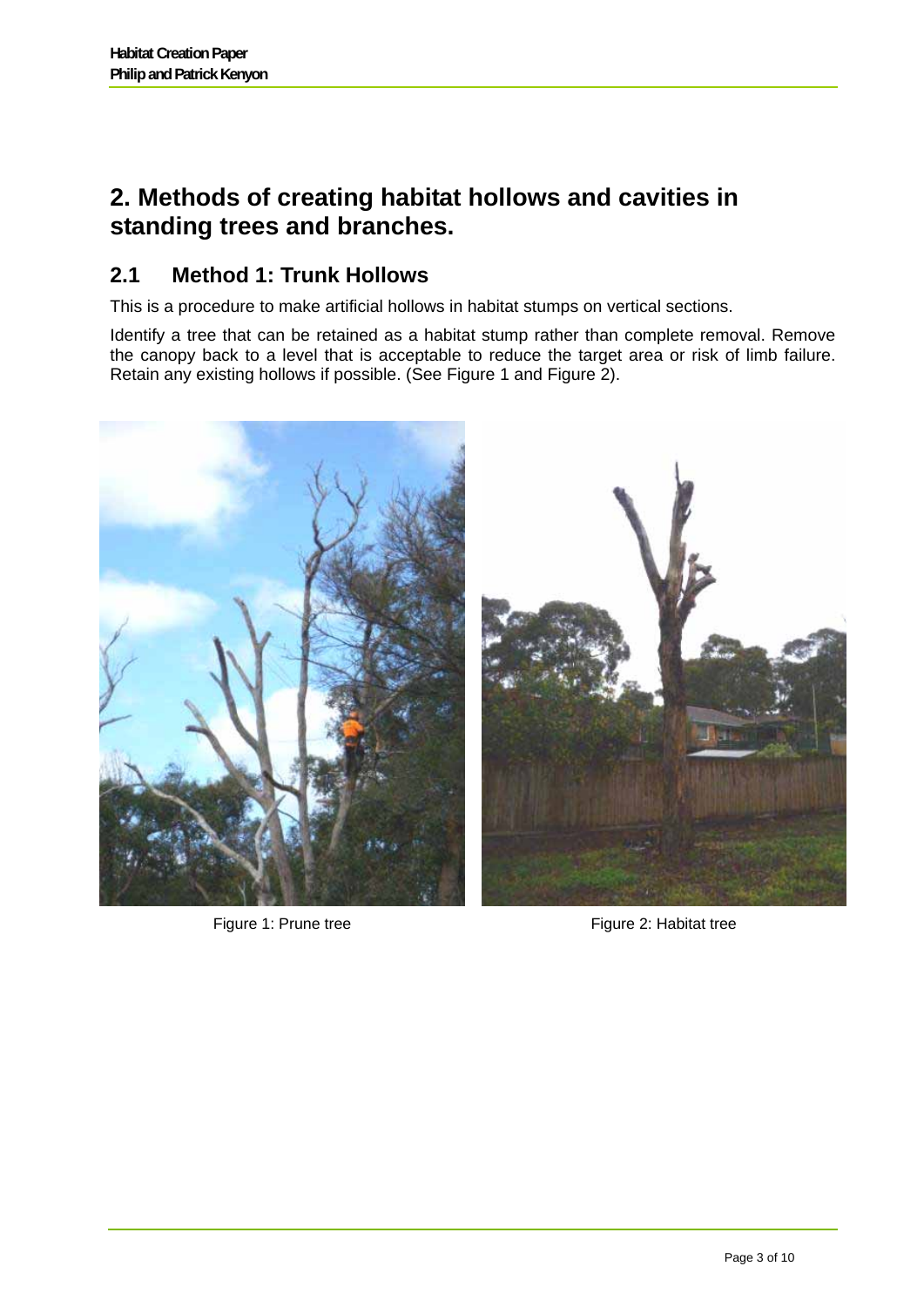Identify suitable locations for new hollows.

Remove a faceplate approximately 30mm to 50mm thick and lower it to the ground. See Figure 3 and Figure 4.

The size of the face plate removed will determine the size of the artificial hollow.



Figure 3: Cut faceplate Figure 4: Remove faceplate

Choose the desired entrance hole and carefully drill through the faceplate. Pre drill two holes to attach the faceplate back on to the tree with screws. See Figure 5 and Figure 6



Figure 5: Drill entrance hole Figure 6: Pre Drill screw holes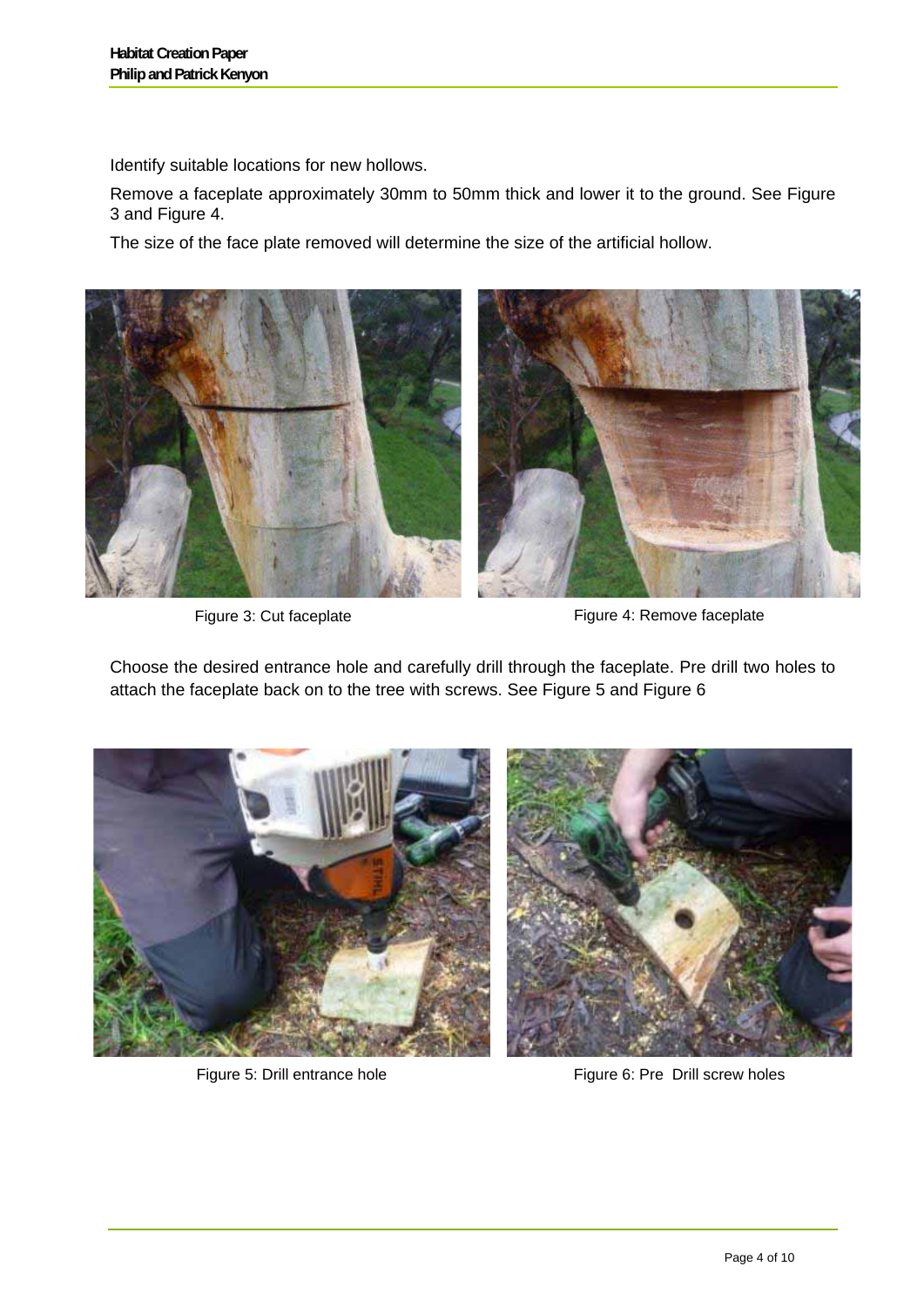Mark out the size of desired cavity with boring cuts. Once you know the desired depth of the cavity, draw a line on the chainsaw bar with a marker pen, so that each boring cut is similar in depth. Carefully use a small chainsaw to carry out a series of horizontal boring cuts. (Rollomatic E Mini with picco micro chain is very good for boring cuts). See Figure 7 and Figure 8





Figure 7: Cavity boring cuts Figure 8: Horizontal boring cuts

Use a small crow bar and hammer to break out sections and form the cavity. Once this has been done, carefully tidy up the rough interior with the chainsaw. See Figure 9 and Figure 10



Figure 9: Break out cavity sections Figure 10: Cavity interior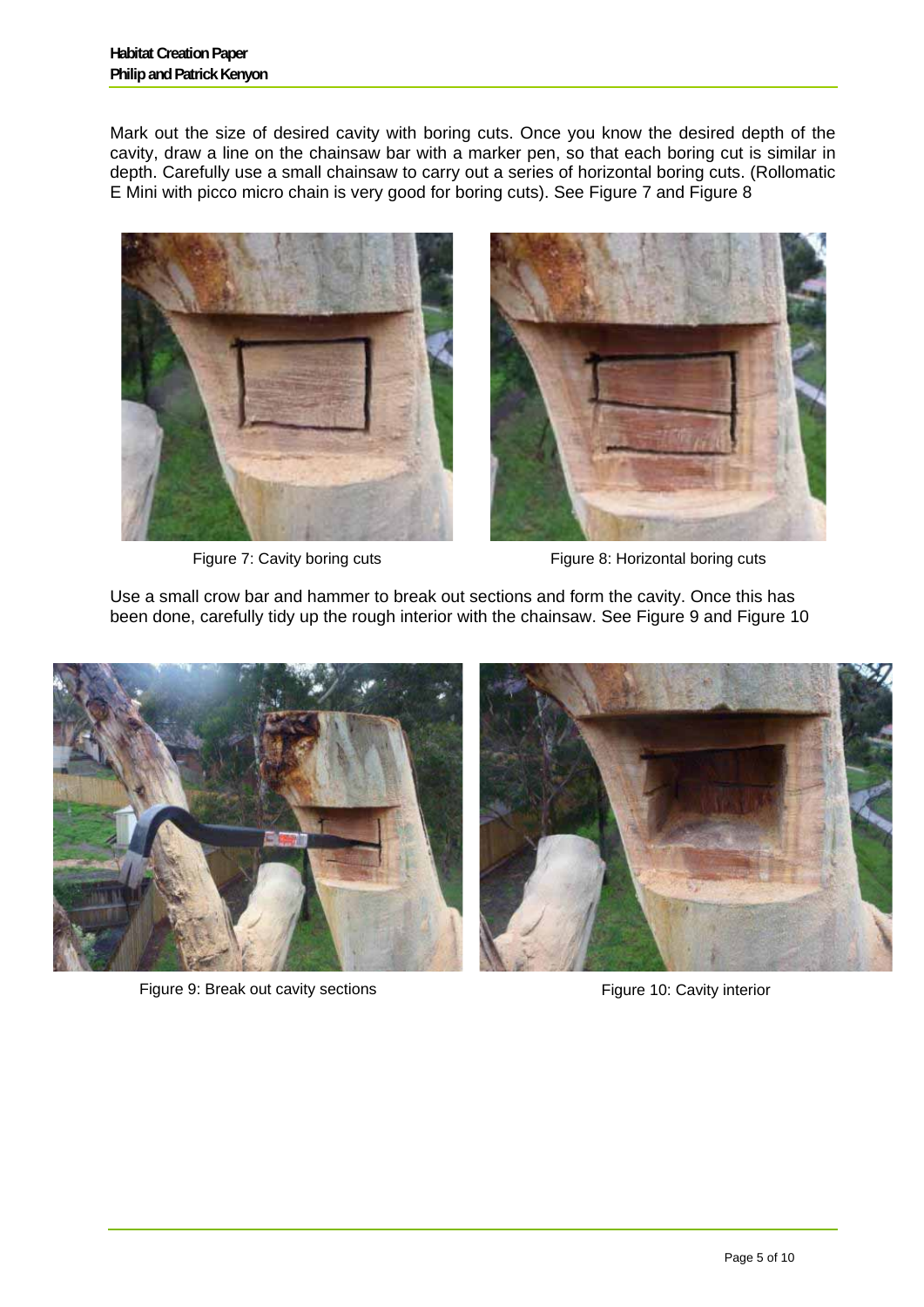Retrieve the face plate and screw into position.



Figure 11: Place faceplate in position Figure 12: Secure faceplate to trunk



Figure 13: Completed habitat tree with hollows.



Figure 14: Various hole and cavity sizes will determine the different types of wildlife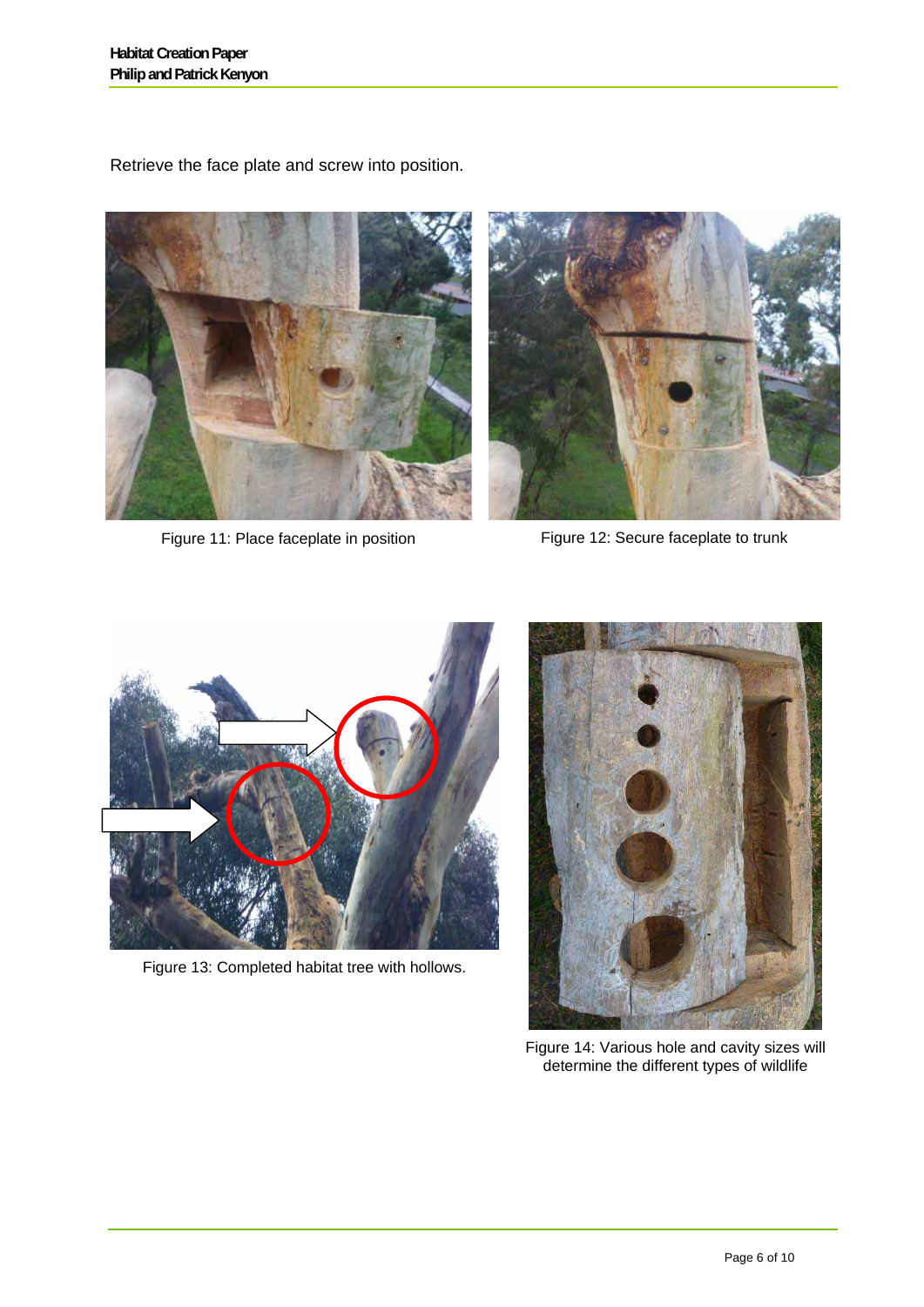#### **2.2 Method 2: Branch Hollows**

First a suitable branch or stub is selected. Ensure the branch diameter is no less than 150 mm for this method







Figure 15: Select a suitable branch or stub. Figure 16: Branch diameter no less than 150mm.

Remove the excess length of the branch safely, leaving a stub of at least 300mm in length.



Figure 17: Angled cut then a face plate cut Figure 18: Create the desired cavity



Cut a sloping section off the end of the stub. Angle the cut at approximately 30 degrees. Cut a face plate off the stub following the same angle. The face plate should be approximately 20mm minimum depth. The face plate should be angled to shed water.

Use a small chainsaw to very CAREFULLY bore into the sloping cut end of the stub. This boring cut should only be undertaken by experienced operators.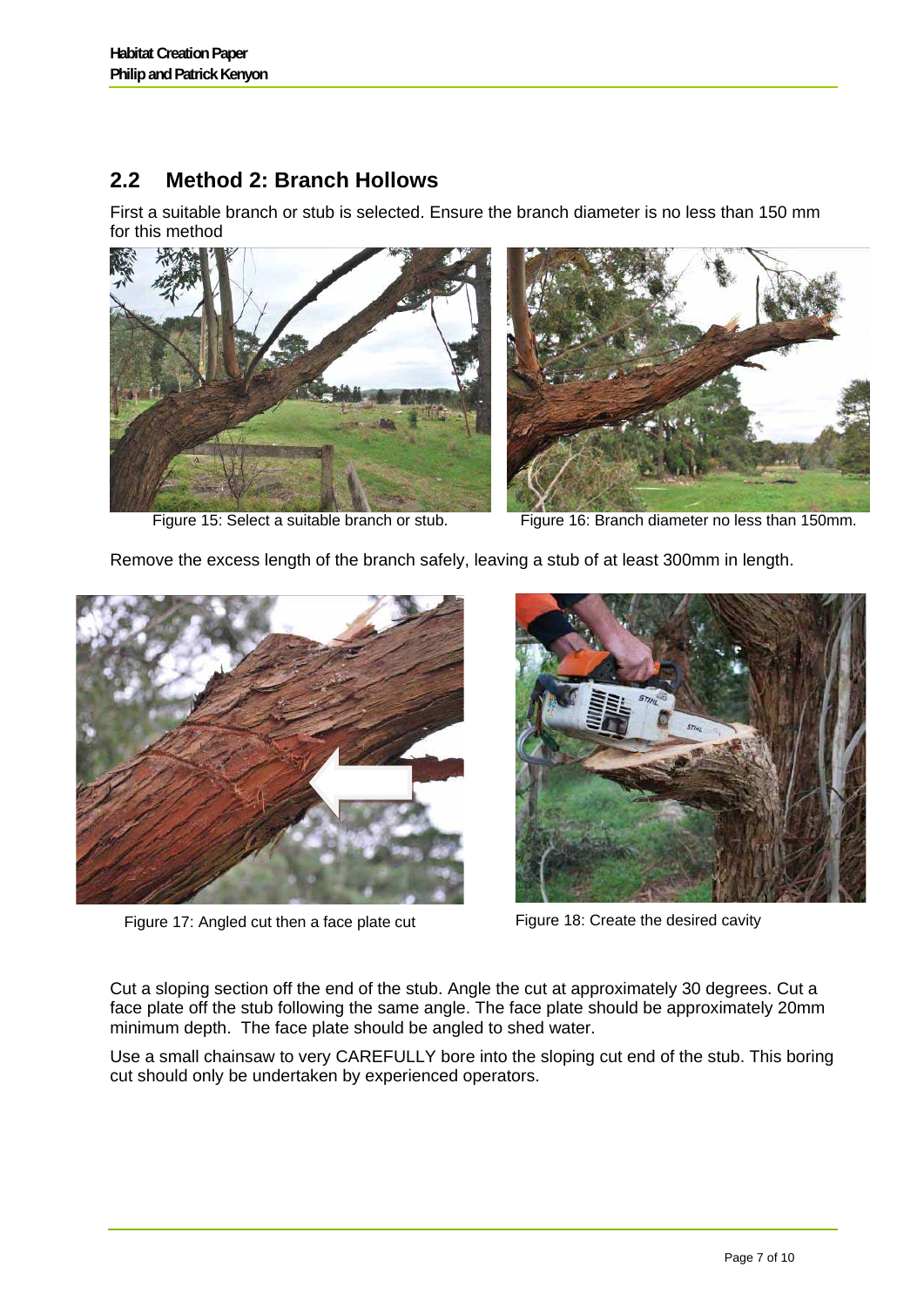

Figure 19: Creating the desired cavity Figure 20: Artificial hollow in use



Remove the core to create a hollow. The hollow can be left open or the face plate re-attached and an entrance hole drilled.

Select a spot for the entrance and use a suitable drill to bore an entrance hole. Entrance holes can be through the face plate, in the side or from the underside. Boring large holes is a little difficult. Reattach the face plate with screws or nails. Drainage holes may also be required.



Figure 20: Drill entrance, and or drainage hole. Figure 21: Attached faceplate.

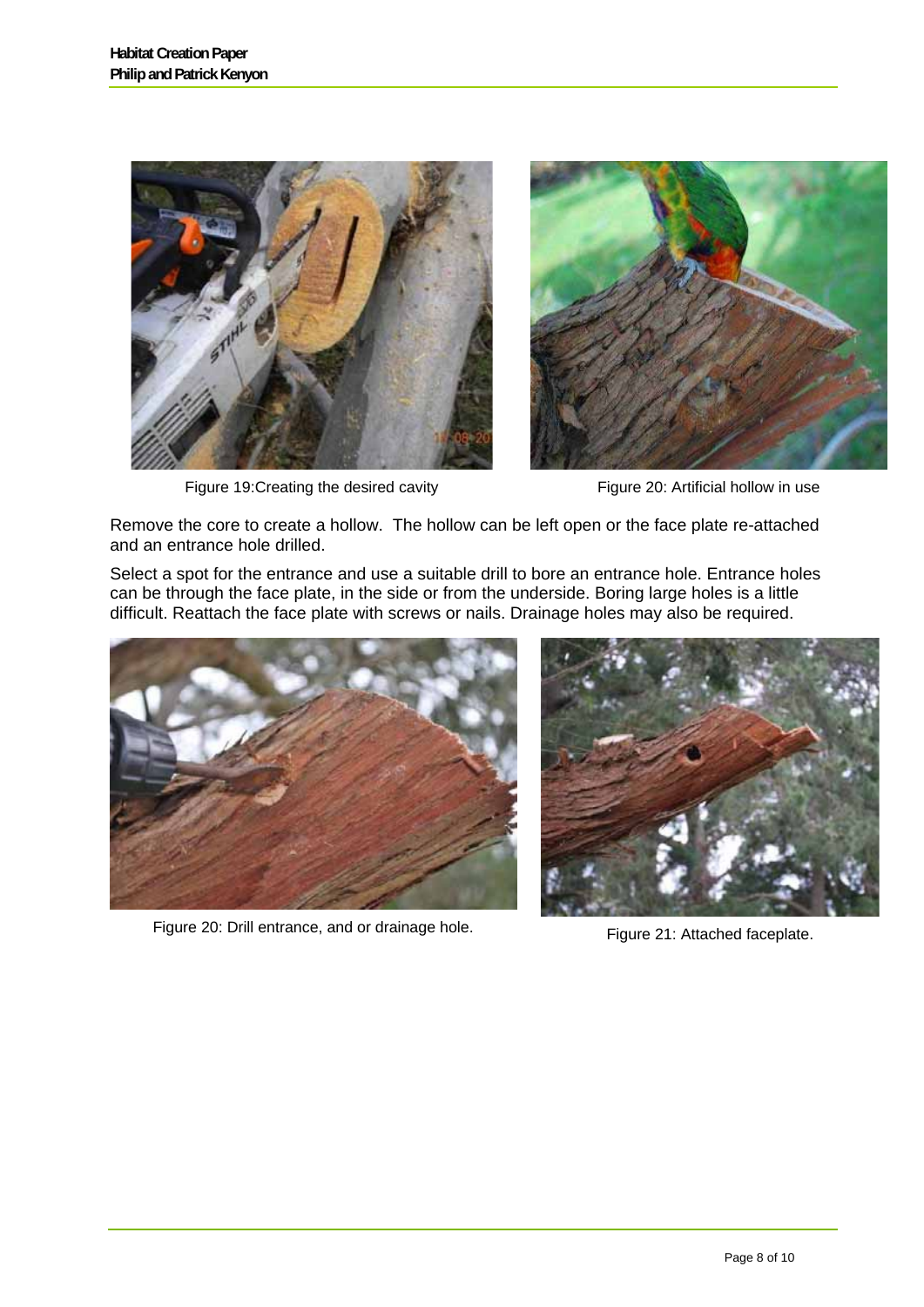

Figure 22: Final hollow in use

## **3. References**

Gibbons, P. & Boak, M., 2000, *The Importance of Paddock Trees for Regional Conservation in Agricultural Landscapes*, New South Wales National Parks and Wildlife Service.

Gibbons, P. & Lindemayer, D., 2002, *Tree Hollows and Wildlife Conservation in Australia*, CSIRO Publishing, Collingwood.

Victorian Tree Industry Organisation (VTIO), 2010, Tree habitat sizes, www.vtio.org.au/Content/?s=habitat

Grant J. 1997. *The Nestbox Book,* Gould League Of Victoria Inc.